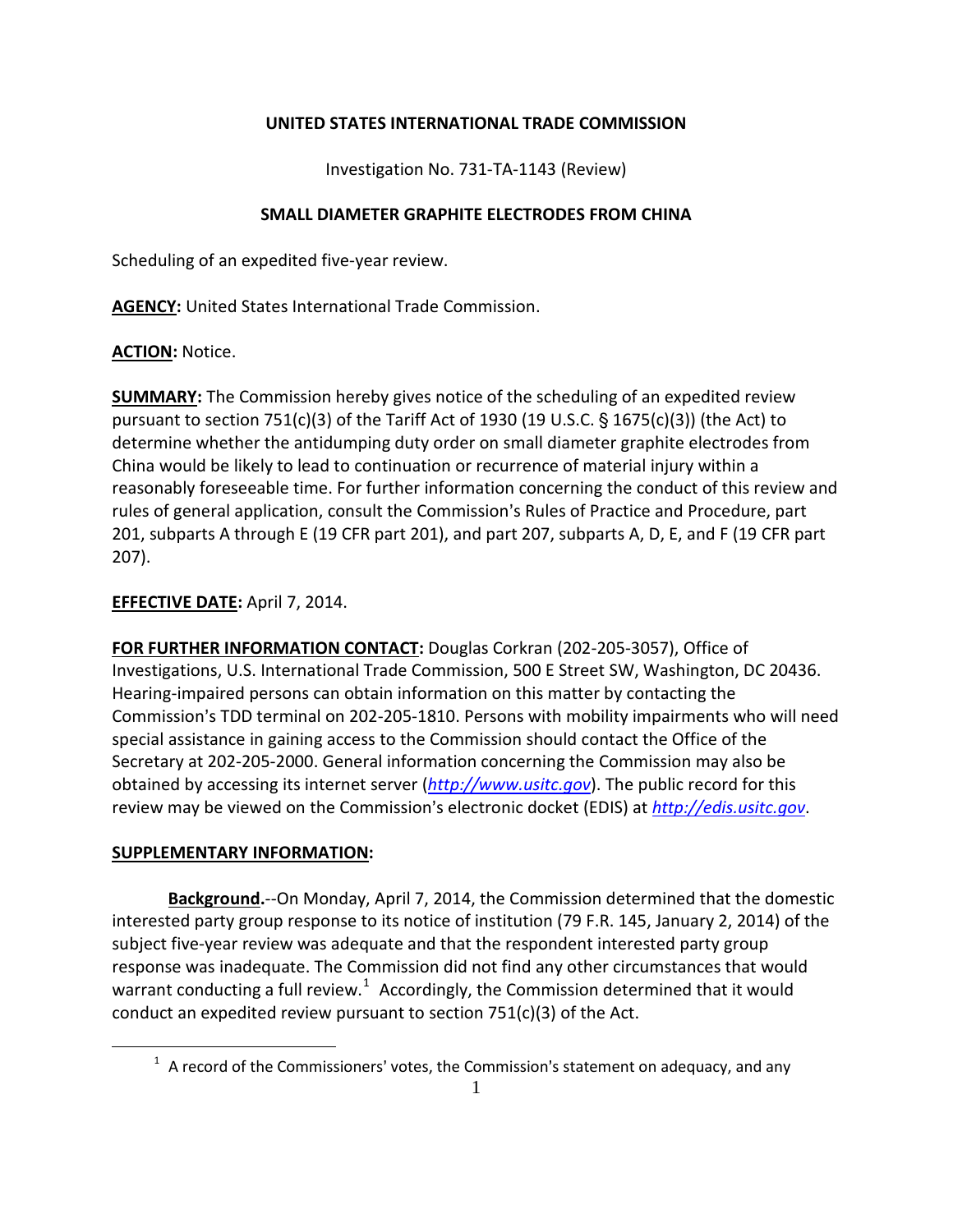**Staff report.**--A staff report containing information concerning the subject matter of the review will be placed in the nonpublic record on Friday, May 2, 2014, and made available to persons on the Administrative Protective Order service list for this review. A public version will be issued thereafter, pursuant to section  $207.62(d)(4)$  of the Commission's rules.

**Written submissions.**--As provided in section 207.62(d) of the Commission's rules, interested parties that are parties to the review and that have provided individually adequate responses to the notice of institution, $2$  and any party other than an interested party to the review may file written comments with the Secretary on what determination the Commission should reach in the review. Comments are due on or before Wednesday, May 7, 2014 and may not contain new factual information. Any person that is neither a party to the five-year review nor an interested party may submit a brief written statement (which shall not contain any new factual information) pertinent to the review by Wednesday, May 7, 2014. However, should the Department of Commerce extend the time limit for its completion of the final results of its review, the deadline for comments (which may not contain new factual information) on Commerce's final results is three business days after the issuance of Commerce's results. If comments contain business proprietary information (BPI), they must conform with the requirements of sections 201.6, 207.3, and 207.7 of the Commission's rules. The Commission's *Handbook on E-Filing*, available on the Commission's web site at [http://edis.usitc.gov,](http://edis.usitc.gov/) elaborates upon the Commission's rules with respect to electronic filing.

In accordance with sections 201.16(c) and 207.3 of the rules, each document filed by a party to the review must be served on all other parties to the review (as identified by either the public or BPI service list), and a certificate of service must be timely filed. The Secretary will not accept a document for filing without a certificate of service.

 $\overline{a}$ 

individual Commissioner's statements will be available from the Office of the Secretary and at the Commission's website.

<span id="page-1-0"></span> $2$  The Commission has found the responses submitted by GrafTech International Ltd., SGL Carbon LLC , and Superior Graphite Company to be individually adequate. Comments from other interested parties will not be accepted (*see* 19 CFR 207.62(d)(2)).